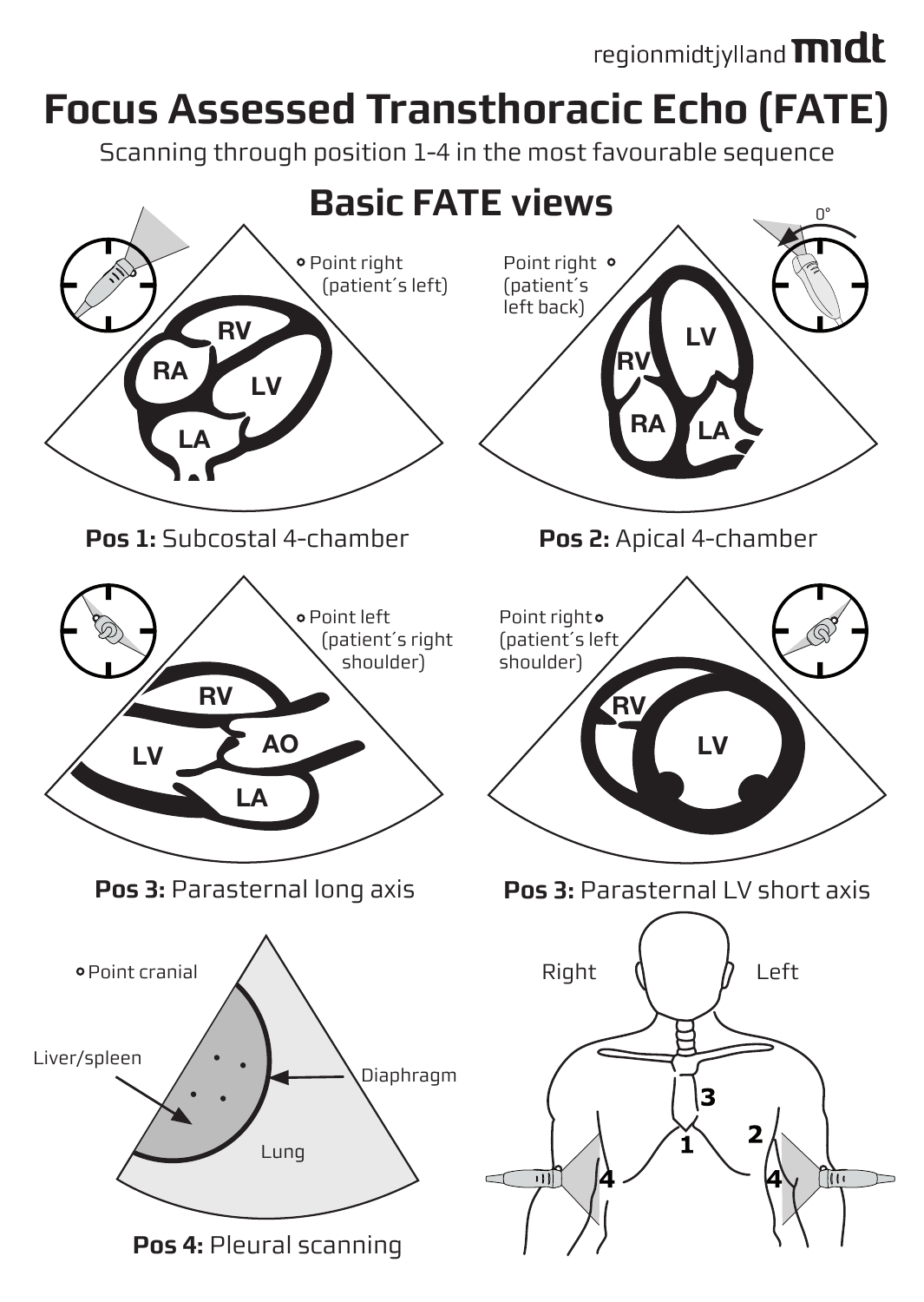## **Focus Assessed Transthoracic Echo (FATE)**

(European Journal of Anaesthesiology 2004; **21**: 700-707)

- 1. Look for obvious pathology
- 2. Assess wall thickness + chamber dimensions
- 3. Assess bi ventricular function<br>4. Image pleura on both sides
- 4. Image pleura on both sides<br>5. Relate the information to the
- 5. Relate the information to the clinical context<br>6. Apply additional ultrasound
- 6. Apply additional ultrasound



**The global function of the heart is determined by the interaction between:**

| <b>Right ventricle</b>                                          |                                                     | <b>Left Ventricle</b>                                           |                                                     |  |
|-----------------------------------------------------------------|-----------------------------------------------------|-----------------------------------------------------------------|-----------------------------------------------------|--|
| Systole:<br>Preload<br>Afterload<br>Contractility<br>Heart rate | Diastole:<br>Compliance<br>Relaxation<br>Heart rate | Systole:<br>Preload<br>Afterload<br>Contractility<br>Heart rate | Diastole:<br>Compliance<br>Relaxation<br>Heart rate |  |

Hemodynamic instability, perform a systematic evaluation of these determinants plus concomitant pathology: (e.g. pericardial effusion, pulmonary embolus, pleural effusion, pneumothorax, valvulopathy, dissection, defects)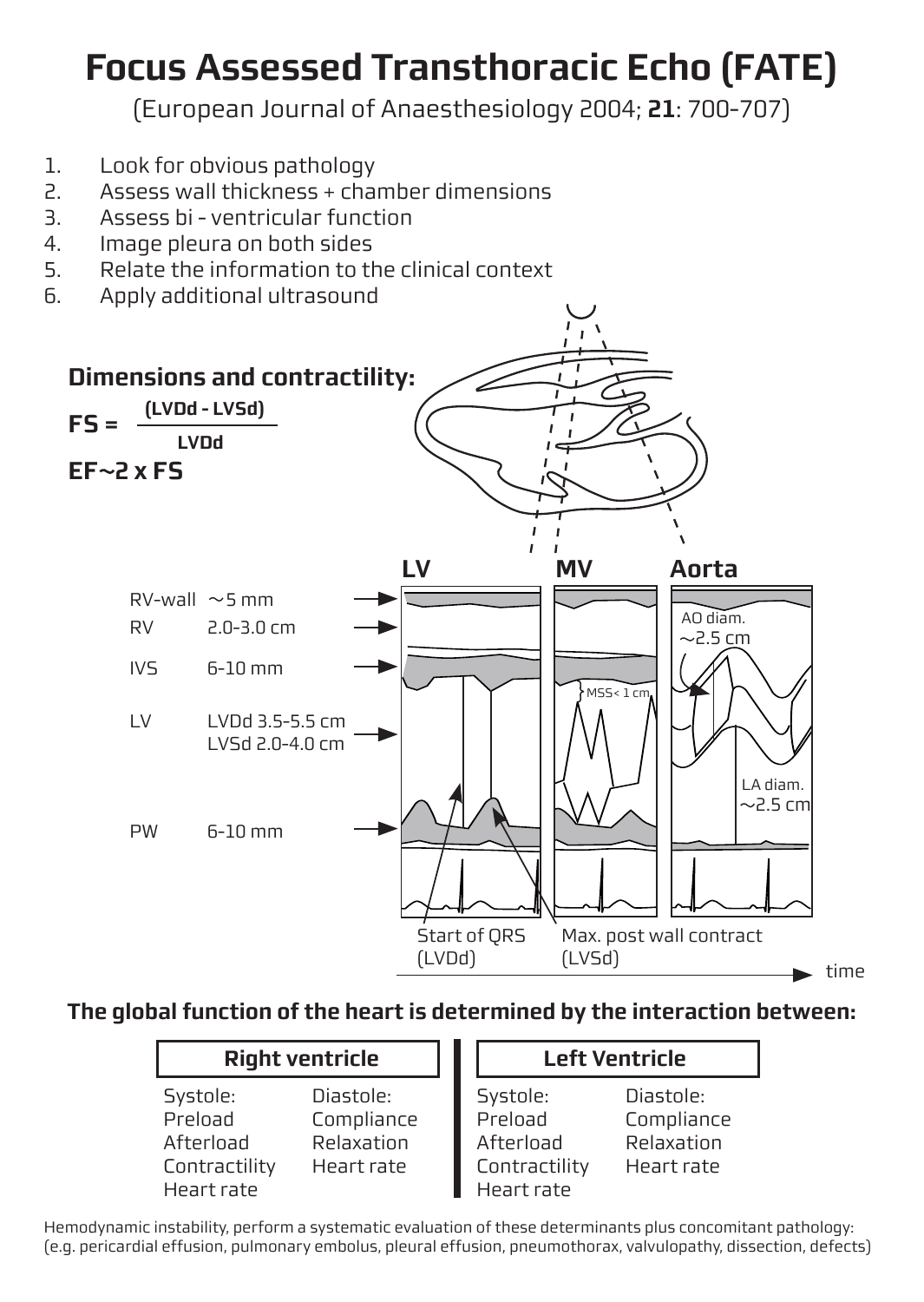## **Important pathology**



PATHOLOGY TO BE CONSIDERED IN PARTICULAR:

- Post OP cardiac surgery, following cardiac catheterisation, trauma, renal failure, infection.
- $\overline{\blacktriangle}$  Pulmonary embolus, RV infarction, pulmonary hypertension, volume overload.
- $\overline{O}$  Ischemic heart disease, dilated cardiomyopathy, sepsis, volume overload, aorta insufficiency.
- **Aorta stenosis, arterial hypertension, LV outflow tract obstruction,** 
	- hypertrophic cardiomyopaty, myocardial deposit diseases.